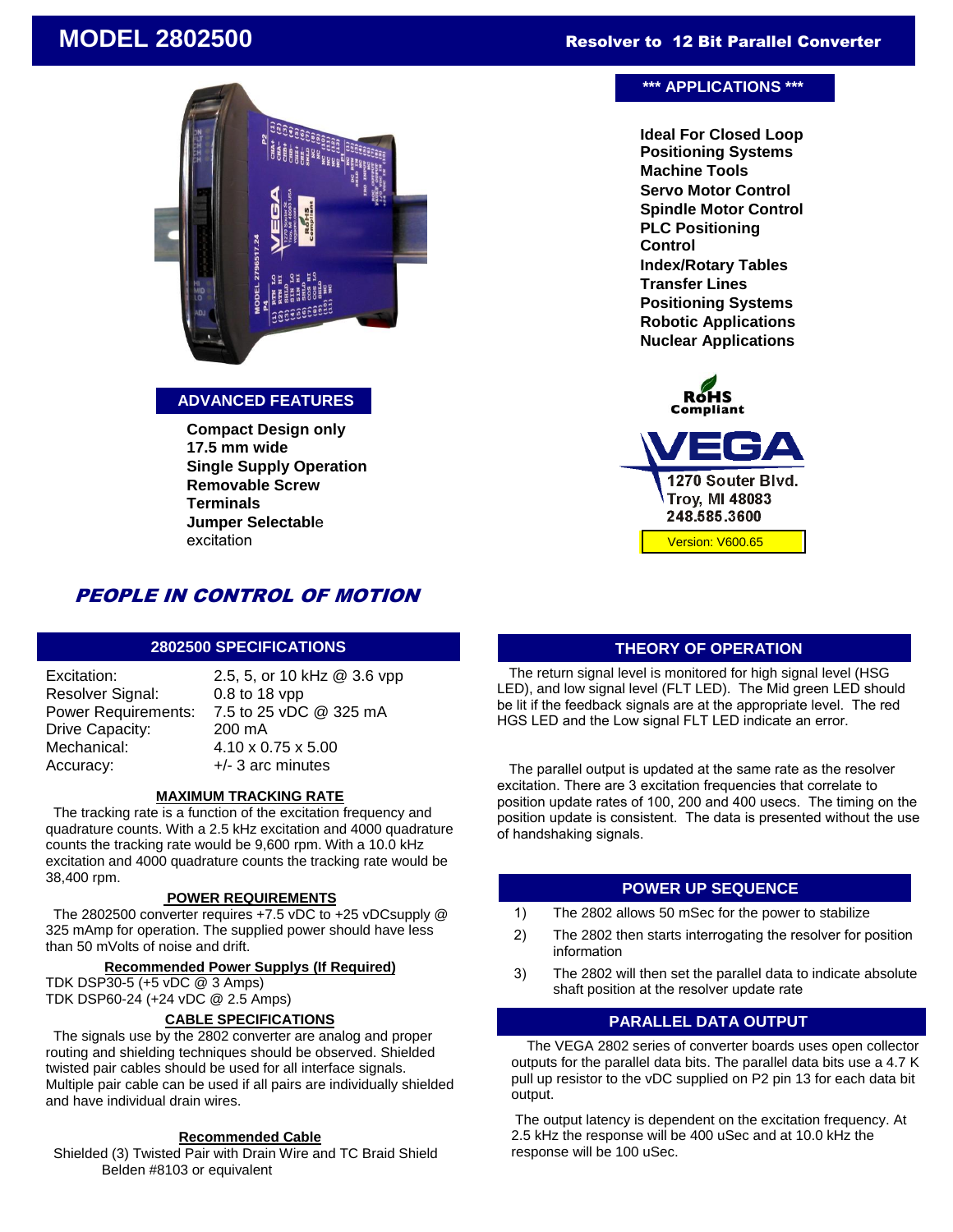### **P1 POWER CONNECTOR**

| PIN# | <b>FUNCTION</b>            | COLOR          |
|------|----------------------------|----------------|
| 1    | No Connection              | N/A            |
| 2    | DC Ground                  | <b>BLK</b>     |
| 3    | Shield In                  | <b>SHLD</b>    |
| 4    | Fault Reset (V603.90 only) | WHT/BLU        |
| 5    | No Connection              | N/A            |
| 6    | No Connection              | N/A            |
| 7    | No Connection              | N/A            |
| 8    | !Fault Output              | <b>ORG</b>     |
| 9    | I/O vDC IN                 | <b>BLU/WHT</b> |
| 10   | $+7.5$ to $+25$ vDC IN     | BLU            |

# **P2 PARALLEL DATA CONNECTOR**

| PIN# | FUNCTION             |
|------|----------------------|
| 1    | Data Bit 0           |
| 2    | Data Bit 1           |
| 3    | Data Bit 2           |
| 4    | Data Bit 3           |
| 5    | Data Bit 4           |
| 6    | Data Bit 5           |
| 7    | Data Bit 6           |
| 8    | Data Bit 7           |
| 9    | Data Bit 8           |
| 10   | Data Bit 9           |
| 11   | Data Bit 10          |
| 12   | Data Bit 11          |
| 13   | Data Bit Pull UP vDC |

### **JUMPER SETTINGS (JB1)**

#### **FREQUENCY SELECTION (JB1-1 & JB1-2)**

 The 802 converters provide selectable excitation frequencies of 2.5, 5.0 and 10.0 kHz via JB1-1 and JB1-2 jumpers.

#### **RESERVED (JB1-3 thru JB1-8)**

 On the 2802 converter board Jumpers JB1-6 thru JB1-8 are reserved and should have all jumpers removed

#### **DIRECTION SELECTION (JB1-9**

 Installing a jumper on JB1-9 will reverse the counting direction of the quadrature output.

#### **ACTIVE FILTER SELECTION (JB1-10)**

 The 2802 also provides jumper selection of the active filter network for the return signal to provide the maximum noise immunity at the selected frequency. For the typical Resolver application operating at 2.5 kHZ JB1-10 jumper should be installed. For excitation frequencies above 2.5 kHZ JB1-10 jumper should be removed.

#### **INTERNAL GAIN SELECTION (JB1-11 & 12)**

 The 2802 series of converters provide selectable gain selection via JB1 jumpers 11 and 12. Installing a jumper on JB1-11 selects a gain of x0.25 Installing a jumper on JB1-12 selects a gain of x1.0 and removing the jumpers JB1-11 and JB1-12 selects a gain of x4.0

See Figure 1.0 for SWB1 Jumper Chart.

### **P4 RESOLVER CONNECTOR**

| PIN# | <b>FUNCTION</b>   | COLOR        |
|------|-------------------|--------------|
| 1    | Feedback LO       | Yel/Wht      |
| 2    | Feedback HI       | Red/Wht      |
| 3    | Shield Out        | SHLD         |
| 4    | Sine LO           | <b>Black</b> |
| 5    | Sine HI           | Red          |
| 6    | Shield Out        | SHLD         |
| 7    | Cosine HI         | Yellow       |
| 8    | Cosine LO         | Blue         |
| 9    | <b>Shield Out</b> | <b>SHLD</b>  |
| 10   | No Connection     | N/A          |
| 11   | No Connection     | N/A          |

# **TEST POINTS**

# **ACOM** = Analog Ground

- **PA+** = Sine HI (3.6 vDC Peak to Peak)
- **PA-** = Sine LO (3.6 vDC Peak to Peak)
- **PB+** = Cosine HI (3.6 vDC Peak to Peak) **PB-** = Cosine LO (3.6 vDC Peak to Peak)
- 
- **SIG** = Signal Return (0.8-18.0 vDC Peak to Peak)
- **ST1** = Stage 1 Signal (3.8 vDC Peak to Peak)

#### **JB1 JUMPER BLOCK**

| <b>FUNCTION</b>          | 1          | $\mathbf{2}$ | $\clubsuit$ | 4 | 5 | 6 | 7 | 8 | 9 | 0 |   | 2 |
|--------------------------|------------|--------------|-------------|---|---|---|---|---|---|---|---|---|
| 2.5 kHz Excitation       | 0          | 0            |             |   |   |   |   |   |   |   |   |   |
| <b>5 kHz Excitation</b>  | 1          | 0            |             |   |   |   |   |   |   |   |   |   |
| <b>10 kHz Excitation</b> | 0          | 1            |             |   |   |   |   |   |   |   |   |   |
| Reserved                 | 1          | 1            |             |   |   |   |   |   |   |   |   |   |
| Reserved                 |            |              | ŋ           | N | O | ŋ | ŋ | 0 |   |   |   |   |
| Quadrature+ = CW         |            |              |             |   |   |   |   |   | 0 |   |   |   |
| Quadrature- = CW         |            |              |             |   |   |   |   |   | 1 |   |   |   |
| 5.0-10.0 kHz LPF         |            |              |             |   |   |   |   |   |   | ŋ |   |   |
| 2.5 kHz LPF              |            |              |             |   |   |   |   |   |   | 1 |   |   |
| x 4.0 Gain Select        |            |              |             |   |   |   |   |   |   |   | ŋ | O |
| x 0.25 Gain Select       |            |              |             |   |   |   |   |   |   |   | 1 | 0 |
| x 1.0 Gain Select        |            |              |             |   |   |   |   |   |   |   | ŋ | 1 |
| Reserved                 |            |              |             |   |   |   |   |   |   |   | 1 | 1 |
|                          | Figure 1.0 |              |             |   |   |   |   |   |   |   |   |   |

Indicates Default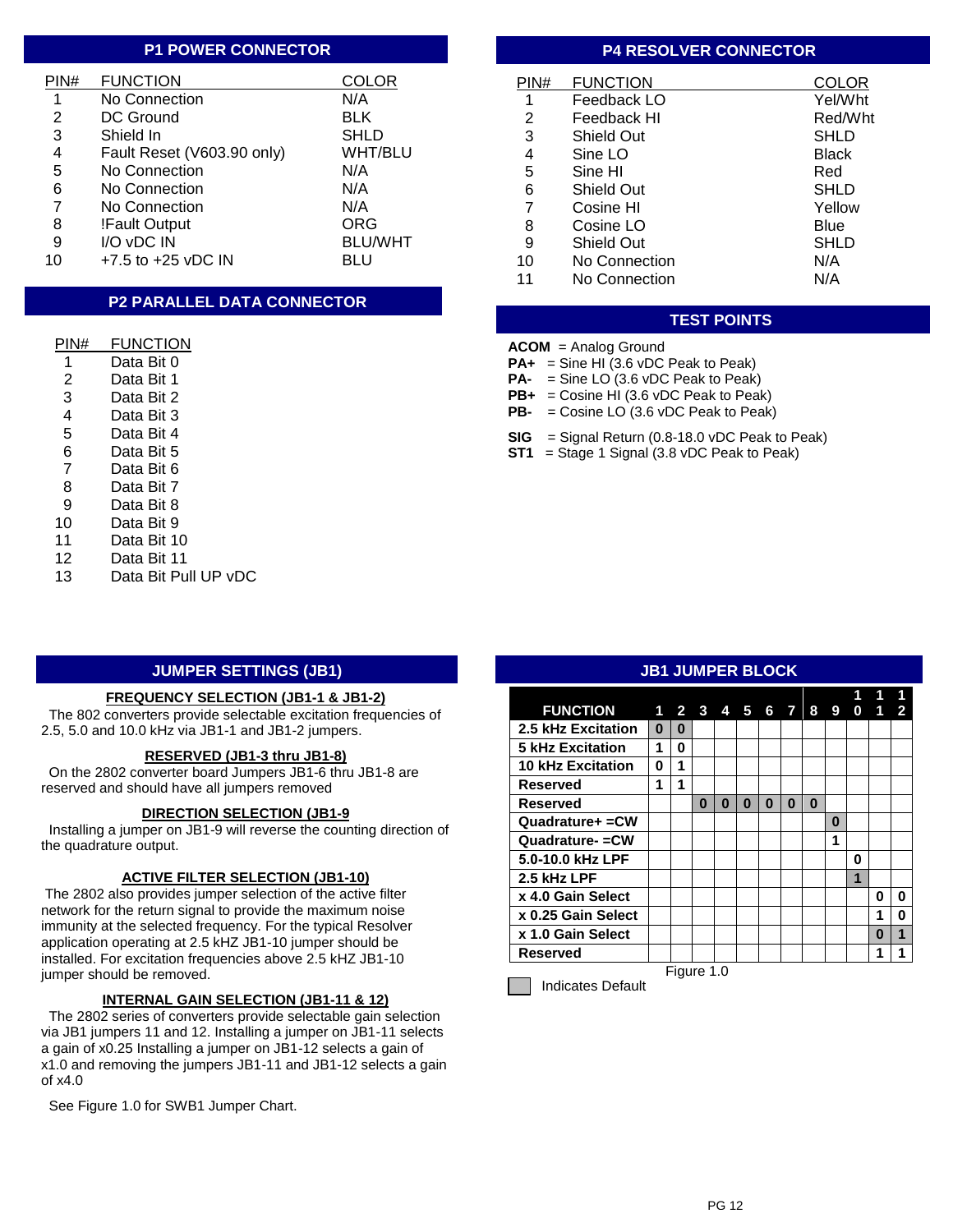## **RESOLVER SET-UP PROCEDURE**

- 1) With the power turned off. Install the 2802 board as described in the application drawing (Figure 2.0) and complete the following steps.
- 2) Select the excitation frequency by setting JB1-1 and JB-2 jumpers as described in the JUMPER SETTINGS (see jumper table Fig. 1.0). 2.5 kHZ is the DEFAULT setting with Jumper JB1-1 and JB1-2 removed.
- 3) Jumpers JB1-3 thru JB1-8 are reserved on the 2802500 board and should be removed
- 4) Select the passive filter setting by JB1-10 for the corresponding frequency setting. The DEFAULT setting is set to 10.0 kHZ and JB1-10 is removed.
- 5) Select the Internal Gain Selection by setting the JB1-11 and JB1-12 jumpers as described in the JUMPER SETTINGS section. The DEFAULT setting is for a board set to x1 Gain JB1-12 installed (See step 8 for detailed set-up instructions).
- 6) Starting with the JB1-11 jumper removed and the JB1-12 jumper installed (x1.0 Gain Selection). Turn the ADJ Potentiometer fully counter-clockwise (12 turn Pot) Observing the LO, MID, and HI LEDs apply power to the board.

**NOTE:** If the MID or HI LEDs are turned on, remove JB1-12 and install JB1-11 (x0.25 Gain Selection).

7) Turn the ADJ potentiometer clock-wise until the (Green) MID LED turns on and the LO LED turns off. Continue turning the ADJ clock-wise until the HI LED turns on. Now turn the ADJ potentiometer counter-clockwise to position the ADJ in the middle of the MID LED band.

# **RESOLVER SET-UP PROCEDURE**

8) Starting with the JB1-11 jumper removed and the JB1-12 jumper installed (x1.0 Gain Selection). Turn the ADJ Potentiometer fully counter-clockwise (12 turn Pot) Observing the LO, MID, and HI LEDs apply power to the board.

**NOTE:** If the MID or HI LEDs are turned on, remove JB1-12 and install JB1-11 (x0.25 Gain Selection).

- 9) Turn the ADJ potentiometer clock-wise until the (Green) MID LED turns on and the LO LED turns off. Continue turning the ADJ clock-wise until the HI LED turns on. Now turn the ADJ potentiometer counter-clockwise to position the ADJ in the middle of the MID LED band. **NOTE:** If you are unable to get the MID or HI LED to turn on, remove both JB1-11 and JB1-12 jumpers (x4.0 Gain Selection).
- 10) Phase the position loop if necessary by installing a jumper on JB1-9 to reverse the counting direction. At this point the basic set-up is complete and the position loop can now be closed.

# **APPLICATION INTERFACE**



| <b>TROUBLE SHOOTING</b>                   |                                                                                                                                                          |                                                                                                                                                                                   |  |  |  |  |  |
|-------------------------------------------|----------------------------------------------------------------------------------------------------------------------------------------------------------|-----------------------------------------------------------------------------------------------------------------------------------------------------------------------------------|--|--|--|--|--|
| <b>SYMPTOM</b>                            | <b>CHECKS</b>                                                                                                                                            | <b>SOLUTION</b>                                                                                                                                                                   |  |  |  |  |  |
| No Power<br>LED                           | Check +5 VDC or<br>$+24$ VDC                                                                                                                             | VDC Present $\rightarrow$ Check<br>Fuses F4 and F5                                                                                                                                |  |  |  |  |  |
| LO LED<br>(Low Signal)<br>Continuous      | Remove power and<br>disconnect P4 from the<br>board. Ohm the wires on P4-<br>1 and P4-2 and note value.                                                  | Resistance values are<br>less than 30 ohms $-$<br>Check for shorts between<br>P4-1 and P4-2 as well as<br>ground.                                                                 |  |  |  |  |  |
|                                           | Remove power and<br>disconnect P4 from the<br>board. Ohm the wires on P4-<br>4 and P4-5 and note value.<br>Ohm the wires on P4-7 and<br>P4-8 note value. | Resistance values are<br>less than 30 ohms $-$<br>Check for shorts between<br>P4-4 and P4-5 as well as<br>ground. Check for shorts<br>between P4-7 and P4-8<br>as well as ground. |  |  |  |  |  |
|                                           | Apply power and measure<br>between P4-4 and P4-5 for<br>2.9 vRMS                                                                                         | Signal not present $\rightarrow$<br>Board Failure - Replace<br>board                                                                                                              |  |  |  |  |  |
|                                           | Apply power and measure<br>between P4-7 and P4-8 for<br>2.9 vRMS                                                                                         | Signal not present $\rightarrow$<br>Board Failure - Replace<br>board                                                                                                              |  |  |  |  |  |
|                                           | Check "ST1" test point for<br>3.6 volts peak to peak                                                                                                     | Repeat Step 11 of the<br>Resolver Set-Up<br>Procedure                                                                                                                             |  |  |  |  |  |
| Fault LED<br>(Low Signal)<br>Intermittent | Remove power and<br>disconnect P4 from the<br>board. Ohm the wires on P4-<br>4 and P4-5 and note value.<br>Ohm the wires on P4-7 and<br>P4-8 note value. | Resistance values differ<br>by more than 3 ohms of<br>each other $\rightarrow$ Check<br>resolver windings -<br>Replace cables and/or<br>resolver                                  |  |  |  |  |  |
|                                           | Check "ST1" test point for<br>bounce                                                                                                                     | Repeat step 11 of the<br>Resolver Set-Up<br>Procedure                                                                                                                             |  |  |  |  |  |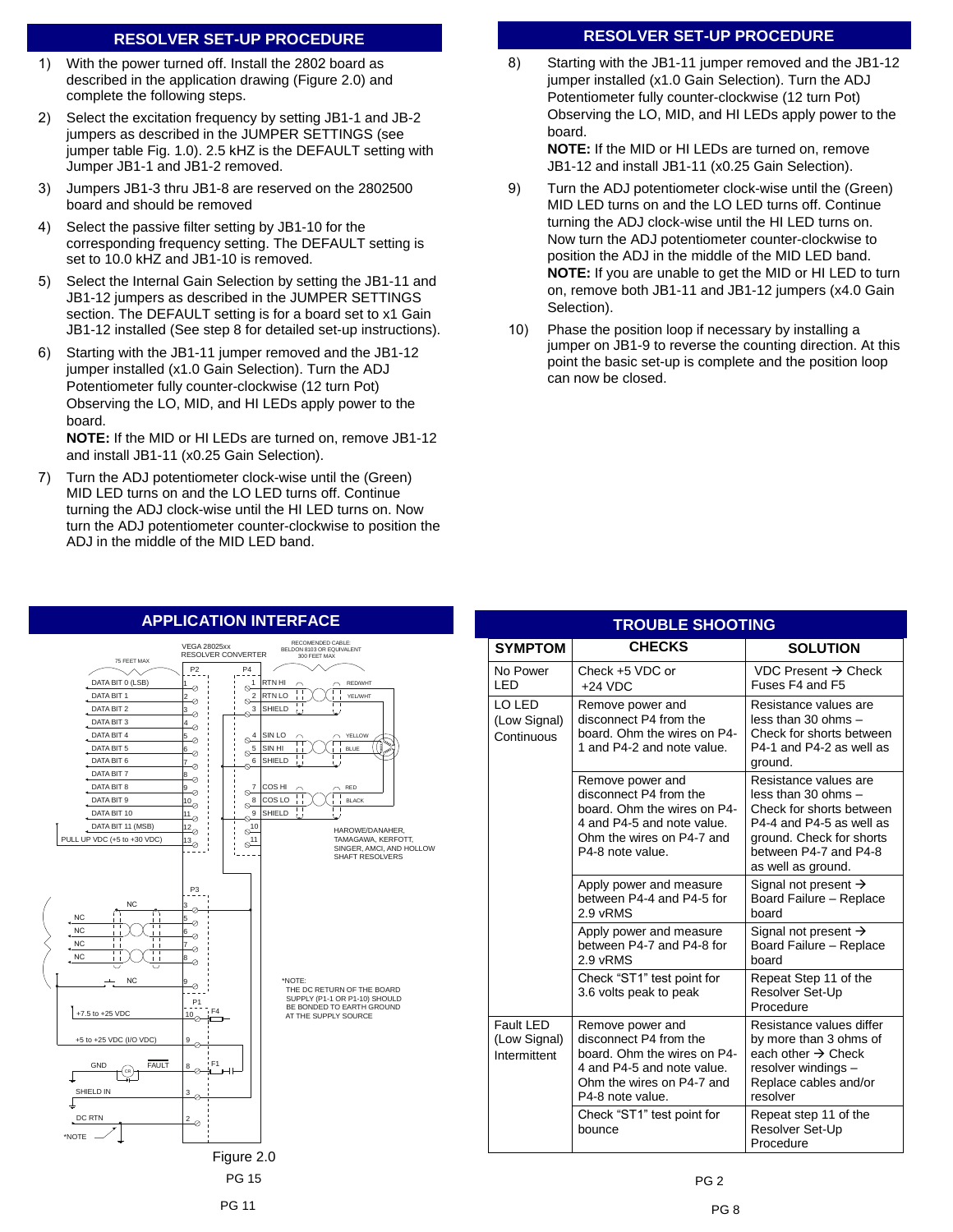|                | ו געטאבב אוויס ווויש                           |                                                                                                                                                         |                                                                                                                                                                                 |  |  |  |  |  |
|----------------|------------------------------------------------|---------------------------------------------------------------------------------------------------------------------------------------------------------|---------------------------------------------------------------------------------------------------------------------------------------------------------------------------------|--|--|--|--|--|
| <b>SYMPTOM</b> |                                                | <b>CHECKS</b>                                                                                                                                           | <b>SOLUTION</b>                                                                                                                                                                 |  |  |  |  |  |
|                | <b>Cyclic Error</b>                            | Check "ST1" test point for<br>bounce                                                                                                                    | Repeat step 11 of the<br>Resolver Set-Up Procedure                                                                                                                              |  |  |  |  |  |
|                |                                                | Remove power and<br>disconnect P4 from the<br>board. Ohm the wires on<br>P4-4 and P4-5 and note<br>value. Ohm the wires on<br>P4-7 and P4-8 note value. | Resistance values are less<br>than 30 ohms - Check for<br>shorts between P4-4 and<br>P4-5 as well as ground.<br>Check for shorts between<br>P4-7 and P4-8 as well as<br>ground. |  |  |  |  |  |
|                |                                                | Remove power and<br>disconnect P4 from the<br>board. Ohm the wires on<br>P4-4 and P4-5 and note<br>value. Ohm the wires on<br>P4-7 and P4-8 note value. | Resistance values differ by<br>more than 3 ohms of each<br>other $\rightarrow$ Check resolver<br>windings - Replace cables<br>and/or resolver                                   |  |  |  |  |  |
|                | HI LED<br>(High Signal)<br>Continuous          | Check "ST1" test point for<br>3.6 volts peak to peak                                                                                                    | Repeat Step 11 of the<br>Resolver Set-Up Procedure                                                                                                                              |  |  |  |  |  |
|                | Hi LED<br>(High Signal)<br>Intermittent        | Check "ST1" test point for<br>3.6 volts peak to peak                                                                                                    | Follow procedures<br>described in the LO LED<br>(Low Signal) Intermittent<br>section                                                                                            |  |  |  |  |  |
|                | MID LED<br>(Signal Mid)<br>Continuous          | <b>Signal Proper</b>                                                                                                                                    | No Problem Life is Good                                                                                                                                                         |  |  |  |  |  |
|                | <b>MID LED</b><br>(Signal Mid)<br>Intermittent | Check "ST1" test point for<br>bounce                                                                                                                    | Repeat step 11 of the<br>Resolver Set-Up Procedure                                                                                                                              |  |  |  |  |  |
|                | Feedback<br>polarity is<br>reversed            | None                                                                                                                                                    | Swapping the P4-4 (Sine<br>HI) with the P4-5 (Sine LO)<br>wires will reverse the<br>feedback polarity                                                                           |  |  |  |  |  |

**TROUBLE SHOOTING** 

# **DISASEMBLY**

PG 16



Firmly press the center of the latch hook down and slide towards the center of the enclosure.

**NOTE:** Use caution not to drop the spring under the latch hook.



Using a small flat head screwdriver release all four of the enclosure cover hooks.

**NOTE:** Use caution to avoid breaking the cover hooks.

PG 3